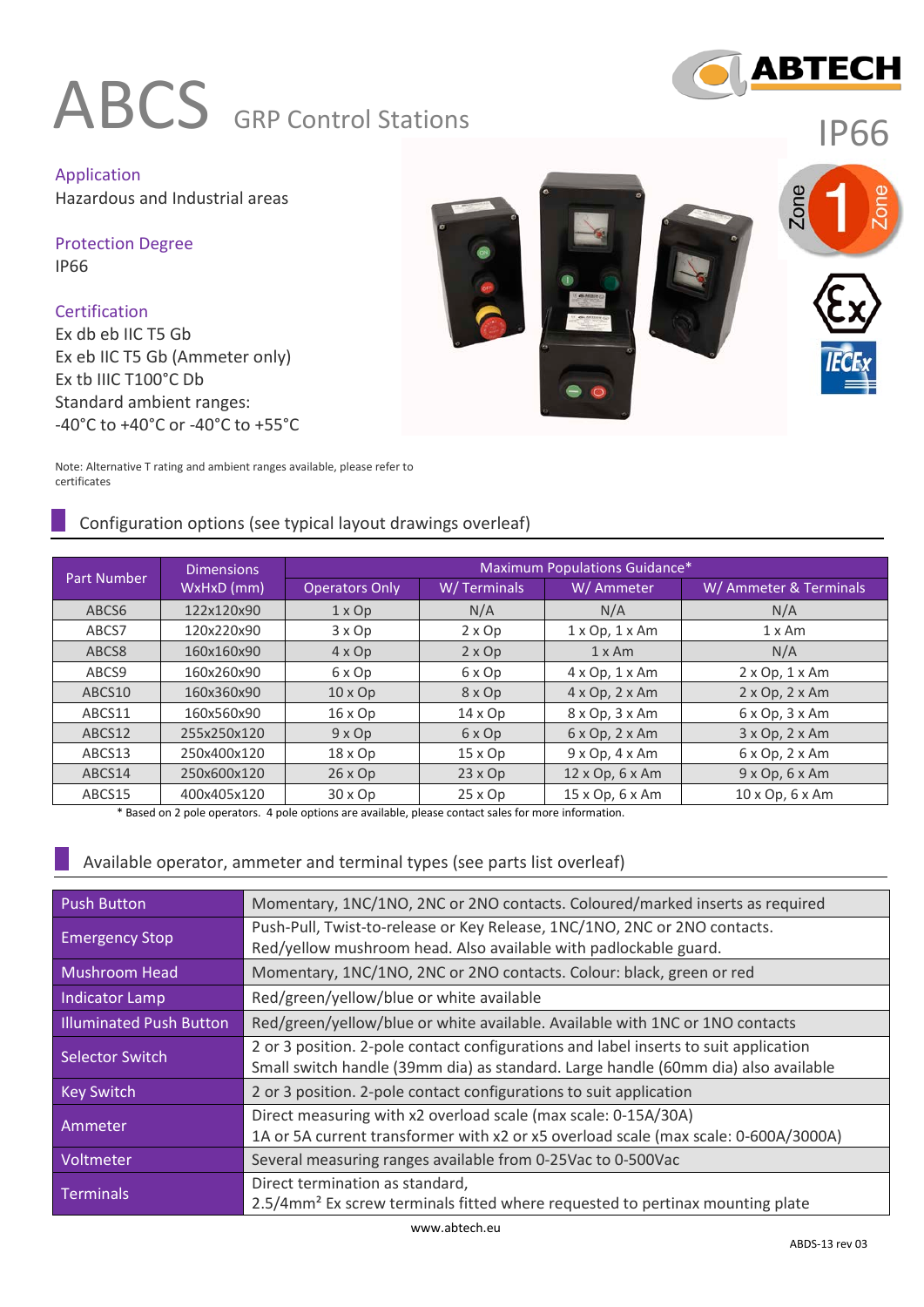#### Maximum Cable Entries

|        |                |                | Top or Bottom face |                | Side face      |                |                |                |
|--------|----------------|----------------|--------------------|----------------|----------------|----------------|----------------|----------------|
|        | M20            | M25            | M32                | M40            | M20            | M25            | M32            | M40            |
| ABCS6  | $\overline{2}$ | $\mathbf{1}$   | 1                  | N/A            | 1              | 1              | N/A            | N/A            |
| ABCS7  | 1              | 1              | N/A                | N/A            | 4              | 3              | 3              | N/A            |
| ABCS8  | $\overline{2}$ | $\overline{2}$ | $\mathbf{1}$       | N/A            | $\overline{2}$ | $\mathbf{1}$   | $\mathbf{1}$   | N/A            |
| ABCS9  | $\overline{2}$ | 2              | 1                  | N/A            | 6              | 4              | 3              | N/A            |
| ABCS10 | $\overline{2}$ | $\overline{2}$ | $\mathbf{1}$       | N/A            | 8              | 6              | 5              | N/A            |
| ABCS11 | $\overline{2}$ | 2              | 1                  | N/A            | 12             | 10             | 8              | N/A            |
| ABCS12 | 10             | 6              | 3                  | 3              | 8              | $\overline{4}$ | $\overline{2}$ | $\overline{2}$ |
| ABCS13 | 8              | 4              | $\overline{2}$     | 2              | 16             | 14             | 6              | 5              |
| ABCS14 | 8              | $\overline{4}$ | $\overline{2}$     | $\overline{2}$ | 24             | 20             | 8              | 6              |
| ABCS15 | 18             | 14             | 6                  | 5              | 16             | 10             | 5              | 4              |

#### Ordering information

Example Spec Code:

 $ABCS9/2-1/1$ 

 $P1 = COP17004$  $P2 = COP17024$ A1 = CAM7WA5\*\*/ 1-2 & CZ0205-0-5A/1-2  $T = 8 \times AKZ$  2.5 Ex ENTRIES = 2 x M20 bottom side

ABCS9 control station (160x260x90mm), fitted with: 1 off Momentary pushbutton, 1NC/1NO  $\bullet$ 

- contacts, green "START" label insert 1 off Momentary pushbutton, 1NC/1NO  $\bullet$
- contacts, red "stop" label insert 1 off ammeter for connection to 1A CT, 0-5A
- measuring scale with x2 overload scale (10A)
- 8 off AKZ 2.5 Ex terminals mounted horizontally
- 2 off M20 entries in bottom side of enclosure



# Electrical data

| <b>Contact Block for:</b>                     | Utilization category (per BS EN 60947-1)                                |                       | AC12                                    | AC15                  | <b>DC13</b>     | <b>DC13</b>      |
|-----------------------------------------------|-------------------------------------------------------------------------|-----------------------|-----------------------------------------|-----------------------|-----------------|------------------|
| <b>Push Button</b>                            | Rated voltage                                                           |                       | 250V                                    | 250V                  | 110V            | 24V              |
| <b>Emergency Stop</b>                         | Rated current                                                           |                       | 16A                                     | <b>10A</b>            | 0.5A            | 1A               |
| <b>Mushroom Head</b><br>Selector / Key Switch | Maximum ambient temperature                                             | $+40^{\circ}$ C       | $+60^{\circ}$ C                         | $+60^{\circ}$ C       | $+60^{\circ}$ C |                  |
| <b>Indicator Lamp Module</b>                  | Suitable for 20-250Vac/dc supply. Alternative supply option: 250-400Vac |                       |                                         |                       |                 |                  |
|                                               | Utilization category (per BS EN 60947-1)                                | AC15                  |                                         |                       | <b>DC13</b>     |                  |
|                                               | Rated voltage                                                           | 250V                  |                                         | <b>24V</b>            |                 |                  |
| <b>Illuminated Push Button Module</b>         | Rated current                                                           | 10A                   |                                         |                       | 1A              |                  |
|                                               | Maximum ambient temperature                                             | $+60^{\circ}$ C       |                                         | $+60^{\circ}$ C       |                 |                  |
|                                               | Lamp suitable for 12-250Vac/dc supply                                   |                       | AKZ4<br>4mm <sup>2</sup><br>275V<br>28A |                       |                 |                  |
|                                               | <b>Terminal type</b>                                                    | AKZ 2.5               |                                         | <b>SAK 2.5</b>        |                 | SAK4             |
| <b>Terminals</b>                              | Maximum cable size                                                      | $2.5$ mm <sup>2</sup> |                                         | $2.5$ mm <sup>2</sup> |                 | 4mm <sup>2</sup> |
|                                               | Maximum voltage                                                         | 176V                  |                                         | 550V                  |                 | 550V             |
|                                               | Maximum current                                                         | $15A***$              |                                         | $15A***$              |                 | 28A              |

*\*\*limited as per hazardous area certificate*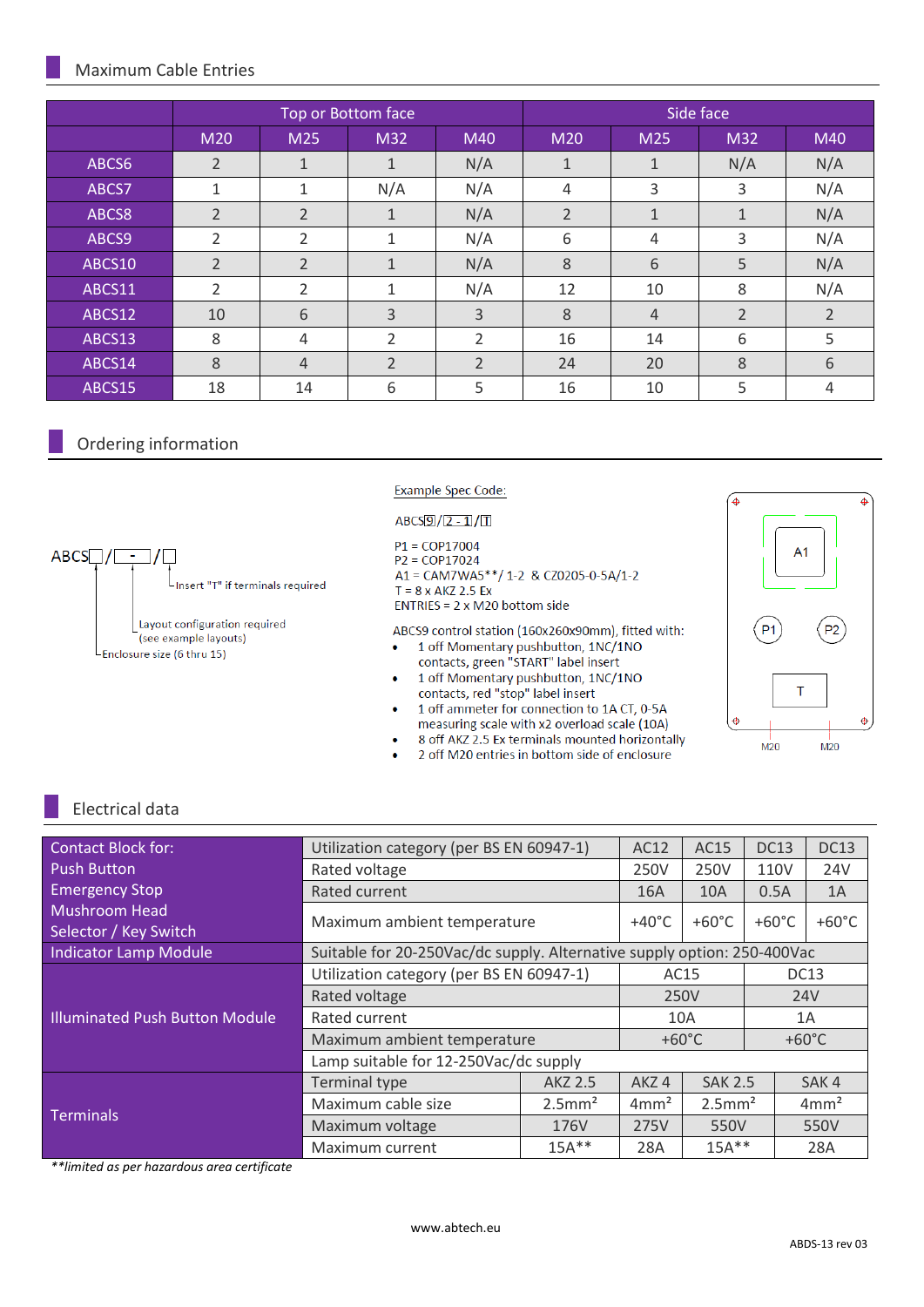# Example Layout Drawings

| <b>OPERATORS ONLY</b>                                                                                                             |          | W/TERMINALS                                                                                                                 |          | W/ AMMETER                                                                                                |          | W/ AMMETER & TERMINALS                                                           |          |
|-----------------------------------------------------------------------------------------------------------------------------------|----------|-----------------------------------------------------------------------------------------------------------------------------|----------|-----------------------------------------------------------------------------------------------------------|----------|----------------------------------------------------------------------------------|----------|
| $\phi$<br>-0<br>P1<br>ABCS6/1-0                                                                                                   | ABT31072 |                                                                                                                             |          |                                                                                                           |          |                                                                                  |          |
| ю<br>P1<br>(P2)<br>(P3)<br>ABCS7/3-0                                                                                              | ABT31073 | के<br>6<br>P <sub>1</sub><br>(P2)<br>T<br>ABCS7/2-0/T                                                                       | ABT31073 | 6<br>÷<br>A <sub>1</sub><br>(P1)<br>ABCS7/1-1                                                             | ABT31074 | -Ò<br>6<br>A <sub>1</sub><br>$\top$<br>ABCS7/0-1/T                               | ABT31074 |
| $\Phi$<br>$\oplus$<br>P <sub>2</sub><br>P1<br>P4<br>P <sub>3</sub><br>$\ddot{\Phi}$<br>$\oplus$                                   | ABT31075 | $\oplus$<br>$\oplus$<br>P2<br>P1<br>T<br>$\oplus$<br>$\oplus$                                                               | ABT31075 | $\oplus$<br>$\oplus$<br>A <sub>1</sub><br>$\oplus$<br>$\oplus$                                            | ABT31076 |                                                                                  |          |
| ABCS8/4-0<br>Φ<br>(P2)<br>(P1)<br>P3<br>P4<br>P6<br>(P5)<br>Φ<br>ABCS9/6-0                                                        | ABT31077 | ABCS8/2-0/T<br>(P2)<br>P1<br>(P4)<br>P3<br>P5<br>( P6)<br>T<br>ABCS9/6-0/T                                                  | ABT31078 | ABCS8/0-1<br>$_\oplus$<br>$\oplus$<br>A1<br>P1<br>P <sub>2</sub><br>P4<br>P3<br>0<br>ABCS9/4-1            | ABT31079 | $\oplus$<br>$\oplus$<br>A <sub>1</sub><br>(P2)<br>(P1)<br>T<br>ABCS9/2-1/T       | ABT31079 |
| $\oplus$<br>(P2)<br>$($ P1 $)$<br>(P3)<br>$\binom{p_4}{ }$<br>(P5)<br>(P6)<br>(P7)<br>(P8)<br>( P 9)<br>(P10)<br>Φ<br>ABCS10/10-0 | ABT31080 | Ф<br>(P2)<br>(P1)<br>(P4)<br>(P3)<br>$\left(\overline{P6}\right)$<br>(P5)<br>$($ P7 $)$<br>( P 8)<br>т<br>Ф<br>ABCS10/8-0/T | ABT31080 | $\oplus$<br>Ф<br>A1<br>A <sub>2</sub><br>$\left( P_{2}\right)$<br>(P1)<br>(P4)<br>(P3)<br>⊕<br>ABCS10/4-2 | ABT31081 | $\Rightarrow$<br>A1<br>A <sub>2</sub><br>$($ P1 $)$<br>(P2)<br>т<br>ABCS10/2-2/T | ABT31081 |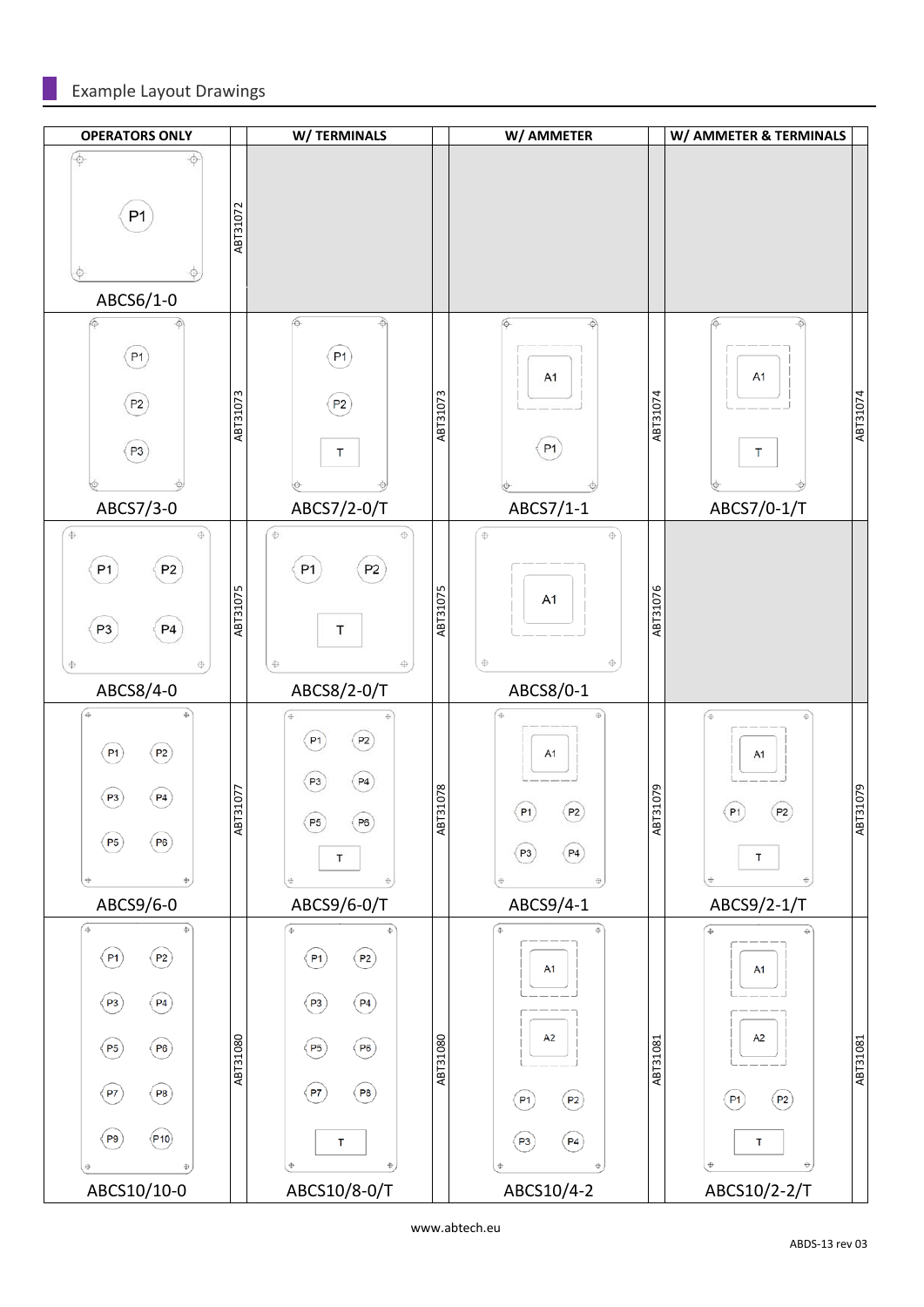| $\odot$<br>$\odot$<br>$\circledcirc$<br>$\circled{P}$<br>$\circledcirc$<br>( P5)<br>$\bigodot$<br>$\odot$<br>$\odot$<br>$\odot$<br>$\odot$<br>$\odot$<br>$\odot$<br>$\odot$<br>$\odot$<br>(P15)                                                                                                                                                                                                                                                                                                                                                                                                                                                                                                                                                                                                                                                                                                                                                                                                                                                                                                                                                   | ABT31082 | $\odot$<br>$\circledR$<br>$\circledcirc$<br>(P3)<br>$\circlede$<br>$($ P5 $)$<br>$(\overline{P7})$<br>$\circledcirc$<br>$\odot$<br>(P9)<br>$\odot$<br>(P1)<br>$\odot$<br>(P13)<br>$\tau$                                                                                                                                                                                                                                                                                                                                                                                                                                                                                                                                          | ABT31082        | $\mathsf{At}$<br>$\mathsf{A}2$<br>$\mathsf{A}3$<br>$\circledR$<br>$($ P1 $)$<br>$\textcircled{\scriptsize\textsf{P}}$<br>(P3)<br>$\circledR$<br>(P5)<br>(P8)<br>(PT)                                                                                                                      | ABT31083 | At<br>A2<br>A3<br>$\textcircled{\scriptsize{P2}}$<br>$\odot$<br>$\circledR$<br>(P3)<br>$\circledR$<br>(PS)<br>T.                                                                                                                | ABT31083        |
|---------------------------------------------------------------------------------------------------------------------------------------------------------------------------------------------------------------------------------------------------------------------------------------------------------------------------------------------------------------------------------------------------------------------------------------------------------------------------------------------------------------------------------------------------------------------------------------------------------------------------------------------------------------------------------------------------------------------------------------------------------------------------------------------------------------------------------------------------------------------------------------------------------------------------------------------------------------------------------------------------------------------------------------------------------------------------------------------------------------------------------------------------|----------|-----------------------------------------------------------------------------------------------------------------------------------------------------------------------------------------------------------------------------------------------------------------------------------------------------------------------------------------------------------------------------------------------------------------------------------------------------------------------------------------------------------------------------------------------------------------------------------------------------------------------------------------------------------------------------------------------------------------------------------|-----------------|-------------------------------------------------------------------------------------------------------------------------------------------------------------------------------------------------------------------------------------------------------------------------------------------|----------|---------------------------------------------------------------------------------------------------------------------------------------------------------------------------------------------------------------------------------|-----------------|
| ABCS11/16-0                                                                                                                                                                                                                                                                                                                                                                                                                                                                                                                                                                                                                                                                                                                                                                                                                                                                                                                                                                                                                                                                                                                                       |          | ABCS11/14-0/T                                                                                                                                                                                                                                                                                                                                                                                                                                                                                                                                                                                                                                                                                                                     |                 | ABCS11/8-3                                                                                                                                                                                                                                                                                |          | ABCS11/6-3/T                                                                                                                                                                                                                    |                 |
| (P3)<br>( P <sub>1</sub> )<br>(P2)<br>$\left( P6 \right)$<br>P <sub>4</sub><br>(P5)<br>$\circled{P9}$<br>(P7)<br>(P8)                                                                                                                                                                                                                                                                                                                                                                                                                                                                                                                                                                                                                                                                                                                                                                                                                                                                                                                                                                                                                             | ABT31084 | (P3)<br>$\left( P_{1}\right)$<br>(P2)<br>$\circled{P4}$<br>(P6)<br>(P5)<br>T                                                                                                                                                                                                                                                                                                                                                                                                                                                                                                                                                                                                                                                      | ABT31084        | A2<br>A <sub>1</sub><br>(P3)<br>(P1)<br>P <sub>2</sub><br>$\circled{P6}$<br>$\left( P_{5}\right)$<br>(P4)                                                                                                                                                                                 | ABT31085 | A2<br>A <sub>1</sub><br>(P1)<br>(P3)<br>P2<br>T                                                                                                                                                                                 | ABT31085        |
| ABCS12/9-0                                                                                                                                                                                                                                                                                                                                                                                                                                                                                                                                                                                                                                                                                                                                                                                                                                                                                                                                                                                                                                                                                                                                        |          | ABCS12/6-0/T                                                                                                                                                                                                                                                                                                                                                                                                                                                                                                                                                                                                                                                                                                                      |                 | ABCS12/6-2                                                                                                                                                                                                                                                                                |          | ABCS12/3-2/T                                                                                                                                                                                                                    |                 |
| $\textcircled{\scriptsize{P1}}$<br>$\circledcirc$<br>(P2)<br>$\circledcirc$<br>$\circledcirc$<br>(P5)<br>$\circledR$<br>$\circledR$<br>(PB)<br>$\odot$<br>(910)<br>(91)<br>(915)<br>(P13)<br>(914)<br>$(\overline{P16})$<br>(917)<br>(18)                                                                                                                                                                                                                                                                                                                                                                                                                                                                                                                                                                                                                                                                                                                                                                                                                                                                                                         | ABT31086 | $\odot$<br>$\circled{P2}$<br>$\circledcirc$<br>$\circledbullet$<br>$\circled{P4}$<br>( P5)<br>$\circledR$<br>$\circledbullet$<br>$\left( \mathsf{P8}\right)$<br>(910)<br>$\boxed{\mathsf{P12}}$<br>(91)<br>$\odot$<br>(915)<br>(914)<br>$\top$                                                                                                                                                                                                                                                                                                                                                                                                                                                                                    | ABT31086        | $\mathsf{A}2$<br>A1<br>$_{\rm Ad}$<br>A <sub>3</sub><br>( P <sub>3</sub> )<br>(P2)<br>(P1)<br>( P6)<br>(P6)<br>(P4)<br>$\circledcirc$<br>(P8)<br>P7                                                                                                                                       | ABT31087 | $\mathsf{A}2$<br>A1<br>A3<br>A4<br>(2)<br>(P1)<br>$\sqrt{P2}$<br>$\circledR$<br>(P4)<br>(P5)                                                                                                                                    | ABT31087        |
| ABCS13/18-0                                                                                                                                                                                                                                                                                                                                                                                                                                                                                                                                                                                                                                                                                                                                                                                                                                                                                                                                                                                                                                                                                                                                       |          | ABCS13/16-0/T                                                                                                                                                                                                                                                                                                                                                                                                                                                                                                                                                                                                                                                                                                                     |                 | ABCS13/9-4                                                                                                                                                                                                                                                                                |          | ABCS13/6-4/T                                                                                                                                                                                                                    |                 |
| $\circledR$<br>(P2)<br>(P1)<br>(20)<br>(P4)<br>$($ PS $)$<br>$^\copyright$<br>$\circled{r}$<br>(98)<br>$\odot$<br>(P10)<br>(914)<br>$\epsilon$<br>(17)<br>(916)<br>(P15)<br>$\circled{r20}$<br>$\odot$<br>(P18)<br>$\circledR$<br>$\circledR$<br>(P21)<br>$\circled{r20}$<br>(25)<br>(P24)                                                                                                                                                                                                                                                                                                                                                                                                                                                                                                                                                                                                                                                                                                                                                                                                                                                        | ABT31088 | $\circledR$<br>(P2)<br>(P1)<br>(P6)<br>(PS)<br>(P4)<br>$\circledcirc$<br>(98)<br>$(\mathsf{P}7)$<br>$\circled{r}$<br>(910)<br>(P1)<br>(914)<br>Ð<br>$\epsilon$<br>$\circledcirc$<br>(916)<br>(P15)<br>$\circledcirc$<br>(219)<br>(P18)<br>$\circledR$<br>$\circled{23}$<br>(P21)<br>т.                                                                                                                                                                                                                                                                                                                                                                                                                                            | ABT31088        | $\mathsf{A} \mathsf{1}$<br>$\lambda2$<br>$\mathsf{A}3$<br>$_{\rm A4}$<br>A5<br>$\mathsf{A}\mathsf{B}$<br>$\circledR$<br>$\odot$<br>(2)<br>$\circledcirc$<br>$\circled{P}$<br>$\circled{P4}$<br>$\circledcirc$<br>(P8)<br>$(\overline{P7})$<br>$\widehat{P12}$<br>$(\mathsf{P1})$<br>(P10) | ABT31089 | $\mathsf{A2}$<br>A1<br>A4<br>A3<br>$\mathsf{A6}$<br>$A5$<br>$\odot$<br>(n)<br>(P3)<br>(P4)<br>$\circledR$<br>(P6)<br>$\circledR$<br>$\circledR$<br>$\circledR$<br>$\top$                                                        | <b>68012189</b> |
| ABCS14/26-0                                                                                                                                                                                                                                                                                                                                                                                                                                                                                                                                                                                                                                                                                                                                                                                                                                                                                                                                                                                                                                                                                                                                       |          | ABCS14/23-0/T                                                                                                                                                                                                                                                                                                                                                                                                                                                                                                                                                                                                                                                                                                                     |                 | ABCS14/12-6                                                                                                                                                                                                                                                                               |          | ABCS14/9-6/T                                                                                                                                                                                                                    |                 |
| $\circled{P2}$<br>$\begin{pmatrix} \mathbf{p_3} \\ \mathbf{p_4} \\ \mathbf{p_5} \\ \mathbf{p_6} \\ \mathbf{p_7} \\ \mathbf{p_8} \\ \mathbf{p_9} \\ \mathbf{p_1} \\ \mathbf{p_2} \\ \mathbf{p_3} \\ \mathbf{p_4} \\ \mathbf{p_6} \\ \mathbf{p_7} \\ \mathbf{p_8} \\ \mathbf{p_9} \\ \mathbf{p_1} \\ \mathbf{p_1} \\ \mathbf{p_2} \\ \mathbf{p_3} \\ \mathbf{p_4} \\ \mathbf{p_6} \\ \mathbf{p_7} \\ \mathbf{p_8} \\ \mathbf{p_9$<br>$\circled{P4}$<br>$\circled{P5}$<br>$\odot$<br>$\circled{r}$<br>$\begin{picture}(120,15) \put(0,0){\line(1,0){15}} \put(15,0){\line(1,0){15}} \put(15,0){\line(1,0){15}} \put(15,0){\line(1,0){15}} \put(15,0){\line(1,0){15}} \put(15,0){\line(1,0){15}} \put(15,0){\line(1,0){15}} \put(15,0){\line(1,0){15}} \put(15,0){\line(1,0){15}} \put(15,0){\line(1,0){15}} \put(15,0){\line(1,0){15}} \put(15,0){\line($<br>$\circledcirc$<br>$\odot$<br>(86)<br>(P13)<br>(914)<br>(915)<br>(12)<br>(P11)<br>$\boxed{P17}$<br>(18)<br>(19)<br>(20)<br>(P16)<br>$\widehat{P24}$<br>(22)<br>(23)<br>(25)<br>(P21)<br>$\widehat{P27}$<br>(20)<br>(P28)<br>$\left( \overrightarrow{P29}\right)$<br>(P26)<br>ABCS15/30-0 | ABT31090 | $\left( \overline{P2}\right)$<br>$\begin{picture}(120,15) \put(0,0){\line(1,0){15}} \put(15,0){\line(1,0){15}} \put(15,0){\line(1,0){15}} \put(15,0){\line(1,0){15}} \put(15,0){\line(1,0){15}} \put(15,0){\line(1,0){15}} \put(15,0){\line(1,0){15}} \put(15,0){\line(1,0){15}} \put(15,0){\line(1,0){15}} \put(15,0){\line(1,0){15}} \put(15,0){\line(1,0){15}} \put(15,0){\line($<br>$\circledcirc$<br>$\circled{r}$<br>( P <sub>3</sub> )<br>$\circledR$<br>$\circledcirc$<br>$\left( \overline{P7}\right)$<br>$\odot$<br>(P6)<br>$\odot$<br>(13)<br>(915)<br>(12)<br>(P11)<br>(919)<br>$\odot$<br>(918)<br>(20)<br>(918)<br>$\binom{p}{2}$<br>$\boxed{\text{P22}}$<br>(23)<br>$\widehat{P24}$<br>(25)<br>Τ.<br>ABCS15/25-0/T | <b>Q60TETBA</b> | A1<br>A2<br>$\mathsf{A}3$<br>A5<br>A4<br>$\mathsf{A6}$<br>$\begin{array}{c} \textbf{(P3)}\\ \textbf{)} \end{array}$<br>$\odot$<br>(P2)<br>(94)<br>(P5)<br>$\circledR$<br>$\circledcirc$<br>$\circledR$<br>(910)<br>(P7)<br>(21)<br>(914)<br>(915)<br>(P13)<br>(P12)<br>ABCS15/15-6        | ABT31091 | A2<br>A <sup>†</sup><br>A3<br>A5<br>A6<br>$\mathsf{A4}$<br>$\odot$<br>$\circledR$<br>$\circledR$<br>$\circledR$<br>$\circledcirc$<br>$\circledR$<br>$\widehat{P10}$<br>$\circled{r}$<br>(P9)<br>(P8)<br>$\top$<br>ABCS15/10-6/T | ABT31091        |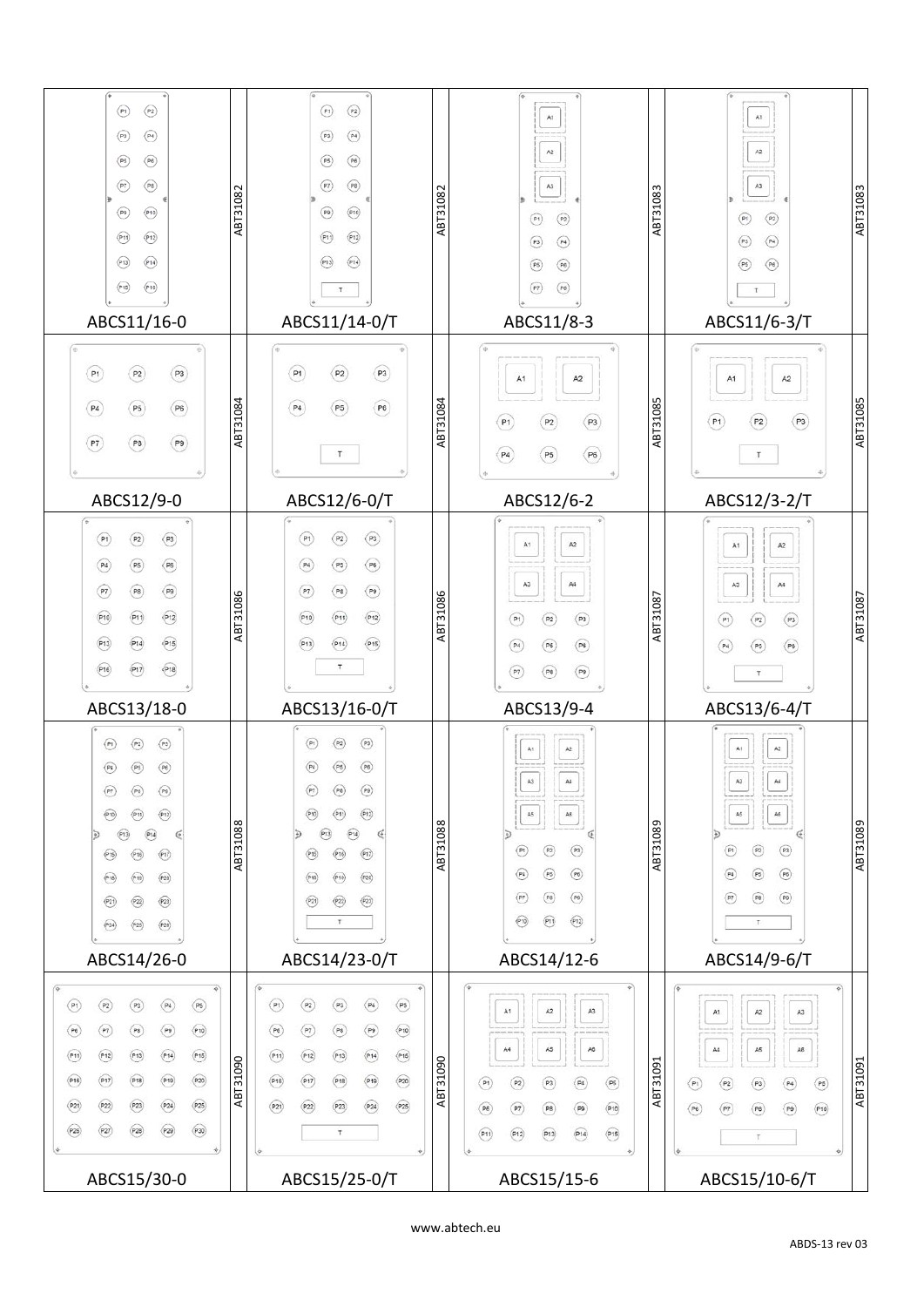#### Momentary Push Buttons

| <b>Part Code</b>                                                                                                           |                                        |                                                         | <b>Part Description</b>                    |                     |  | <b>Contact Configuration</b> |         |             |                               | <b>Typical Part Image</b> |                              |  |
|----------------------------------------------------------------------------------------------------------------------------|----------------------------------------|---------------------------------------------------------|--------------------------------------------|---------------------|--|------------------------------|---------|-------------|-------------------------------|---------------------------|------------------------------|--|
| COP170xx                                                                                                                   |                                        |                                                         | P1 Push button,<br>1NC/1NO contacts        |                     |  | 23،<br>11<br>12<br>24        | 1NC/1NO |             |                               |                           |                              |  |
| COP171xx                                                                                                                   |                                        | 21<br>11<br>P1 Push button,<br>2NC contacts<br>12<br>22 |                                            |                     |  |                              |         | 2NC         |                               |                           |                              |  |
| COP172xx                                                                                                                   |                                        | 2NO contacts                                            | P1 Push button,                            |                     |  | 13،<br>23<br>14<br>24        |         | 2NO         |                               |                           |                              |  |
| OPTION: Add suffix G to the above P1 part codes to include a padlockable guard eg. COP170xxG<br>Note: Padlock not included |                                        |                                                         |                                            |                     |  |                              |         |             |                               |                           |                              |  |
| COP270xx/xx                                                                                                                |                                        |                                                         | P2 Double Push button,<br>1NC/1NO contacts |                     |  | 23 <br>11<br>12<br>24        | 1NC/1NO |             |                               |                           |                              |  |
| COP271xx/xx                                                                                                                | P2 Double Push button,<br>2NC contacts |                                                         |                                            |                     |  | 21،<br>11<br>12<br>22        |         | 2NC         |                               |                           |                              |  |
| COP272xx/xx                                                                                                                |                                        | P2 Double Push button,<br>2NO contacts                  |                                            |                     |  | 13،<br>23<br>14<br>24        |         | 2NO         |                               |                           |                              |  |
|                                                                                                                            |                                        | <b>CODE</b>                                             | <b>LEGEND</b>                              | <b>LABEL COLOUR</b> |  | <b>TEXT COLOUR</b>           |         | <b>CODE</b> | <b>LEGEND</b>                 | <b>LABEL COLOUR</b>       | <b>TEXT COLOUR</b>           |  |
|                                                                                                                            |                                        | 01                                                      | "BLANK"                                    | Green               |  | N/A                          |         | 41          | "BLANK"                       | White                     | N/A                          |  |
|                                                                                                                            |                                        | 02<br>03                                                | ON                                         | Green<br>Green      |  | White<br>White               |         | 42<br>43    | $\mathbf{H}$<br>个             | White<br>White            | <b>Black</b><br><b>Black</b> |  |
|                                                                                                                            |                                        | 04                                                      | <b>START</b>                               | Green               |  | White                        |         | 44          | <b>START</b>                  | White                     | <b>Black</b>                 |  |
|                                                                                                                            |                                        | 21                                                      | "BLANK"                                    | <b>Red</b>          |  | N/A                          |         | 45          | <b>STOP</b>                   | White                     | Red                          |  |
|                                                                                                                            |                                        | 22                                                      | O                                          | Red                 |  | White                        |         | 46          | <b>FW</b>                     | White                     | <b>Black</b>                 |  |
|                                                                                                                            |                                        | 23                                                      | OFF                                        | Red                 |  | White                        |         | 47          | <b>BW</b>                     | White                     | <b>Black</b>                 |  |
|                                                                                                                            |                                        | 24                                                      | <b>STOP</b>                                | Red                 |  | White                        |         | 49          | $\overline{\uparrow\uparrow}$ | White                     | <b>Black</b>                 |  |
|                                                                                                                            |                                        | 61<br>62                                                | "BLANK"                                    | Yellow              |  | N/A                          |         | 81          | "BLANK"                       | <b>Black</b>              | N/A                          |  |
|                                                                                                                            |                                        |                                                         | Ш                                          | Yellow              |  | White                        |         |             |                               |                           |                              |  |

| <b>Part Code</b> | <b>Part Description</b>                                            | <b>Contact Configuration</b>            | <b>Typical Part Image</b> |
|------------------|--------------------------------------------------------------------|-----------------------------------------|---------------------------|
| COP4G70          | Momentary mushroom head<br>button (P4G Green), 1NC/1NO<br>contacts | 23ء<br><b>1NC/1NO</b><br><br>'12<br>124 |                           |
| COP4G71          | Momentary mushroom head<br>button (P4G Green), 2NC contacts        | 121<br>2NC<br><br>122<br>'12            |                           |
| COP4G72          | Momentary mushroom head<br>button (P4G Green), 2NO contacts        | 13،<br>123<br>2NO<br><br>'14<br>124     |                           |
|                  | OPTION: Also available in Black (P4B) or Red (P4R)                 |                                         |                           |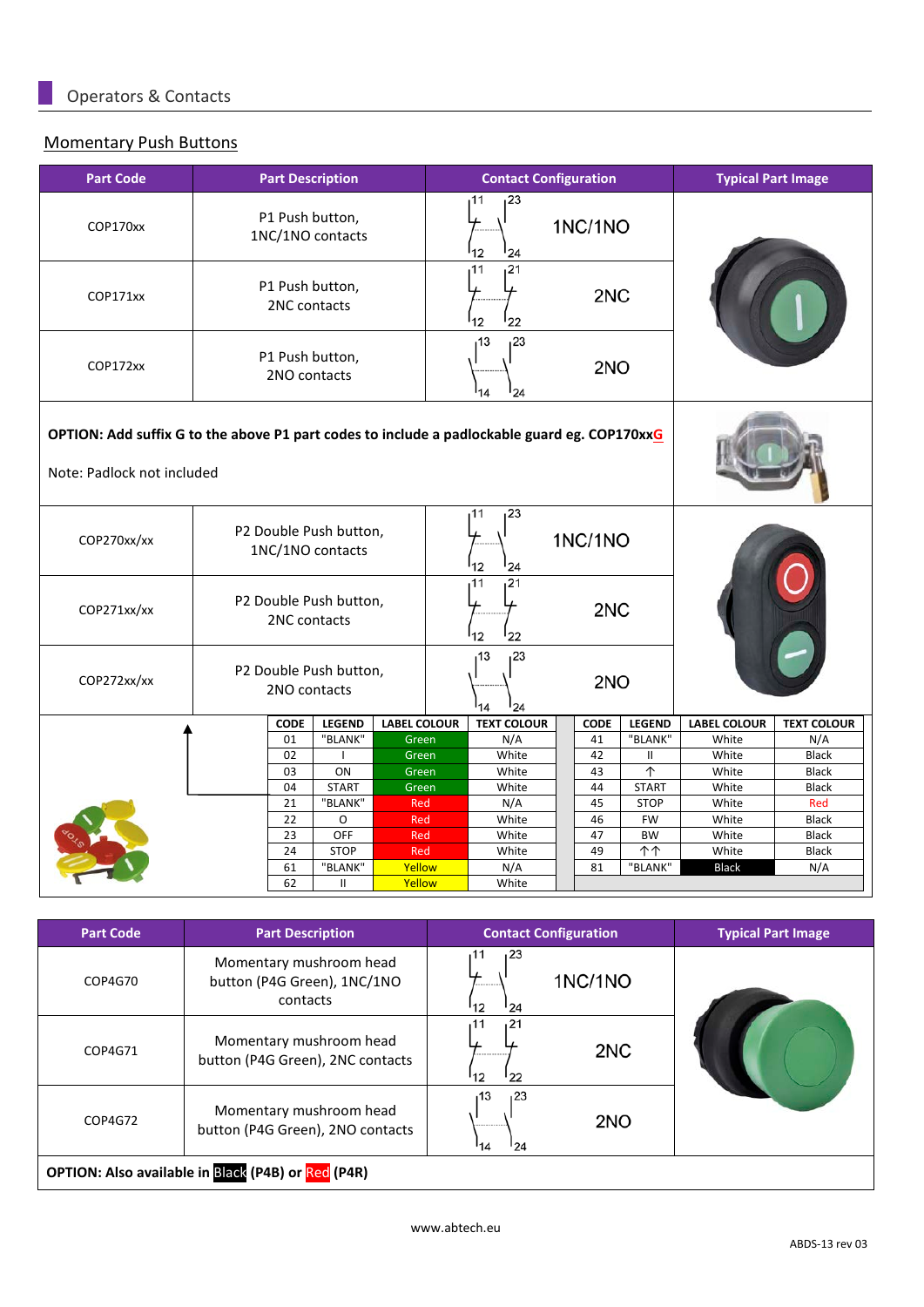# Emergency Stop Buttons

| <b>Part Code</b>                                                                                                      | <b>Part Description</b>                                        | <b>Contact Configuration</b>                  | <b>Typical Part Image</b> |
|-----------------------------------------------------------------------------------------------------------------------|----------------------------------------------------------------|-----------------------------------------------|---------------------------|
| COP370                                                                                                                | P3 E-stop mushroom head,<br>pull to release, 1NC/1NO contacts  | 123<br>11،<br>1NC/1NO<br><sup>1</sup> 2<br>24 |                           |
| COP371                                                                                                                | P3 E-stop mushroom head,<br>pull to release, 2NC contacts      | 11،<br>121<br>2NC<br>12<br>22                 |                           |
| COP372                                                                                                                | P3 E-stop mushroom head,<br>pull to release, 2NO contacts      | 13<br>23،<br>2NO<br>14<br>24                  |                           |
| COP670                                                                                                                | P6 E-stop mushroom head,<br>twist to release, 1NC/1NO contacts | 123<br>11<br>1NC/1NO<br><sup>1</sup> 12<br>24 |                           |
| COP671                                                                                                                | P6 E-stop mushroom head,<br>twist to release, 2NC contacts     | 121<br>11،<br>2NC<br><sup>12</sup><br>22      |                           |
| COP672                                                                                                                | P6 E-stop mushroom head,<br>twist to release, 2NO contacts     | 13،<br>23،<br>2NO<br>124<br>14                |                           |
| OPTION: Add suffix G to the above part codes to include a padlockable guard eg. COP370G<br>Note: Padlock not included |                                                                |                                               |                           |

| <b>Part Code</b>     |         | <b>Part Description</b>                                    | <b>Contact Configuration</b>                   | <b>Typical Part Image</b> |
|----------------------|---------|------------------------------------------------------------|------------------------------------------------|---------------------------|
| ABCS/SX<br><b>CS</b> | COY2170 | Y21 E-stop mushroom head,<br>key release, 1NC/1NO contacts | 23ء<br>11<br><b>1NC/1NO</b><br><br>'12<br>124  |                           |
| ABCS/SX<br><b>CS</b> | COY2171 | Y21 E-stop mushroom head,<br>key release, 2NC contacts     | 121<br>11<br>2NC<br>------------<br>'12<br>122 |                           |
| ABCS/SX<br><b>CS</b> | COY2172 | Y21 E-stop mushroom head,<br>key release, 2NO contacts     | 123<br>13<br>2NO<br><br>124<br>114             |                           |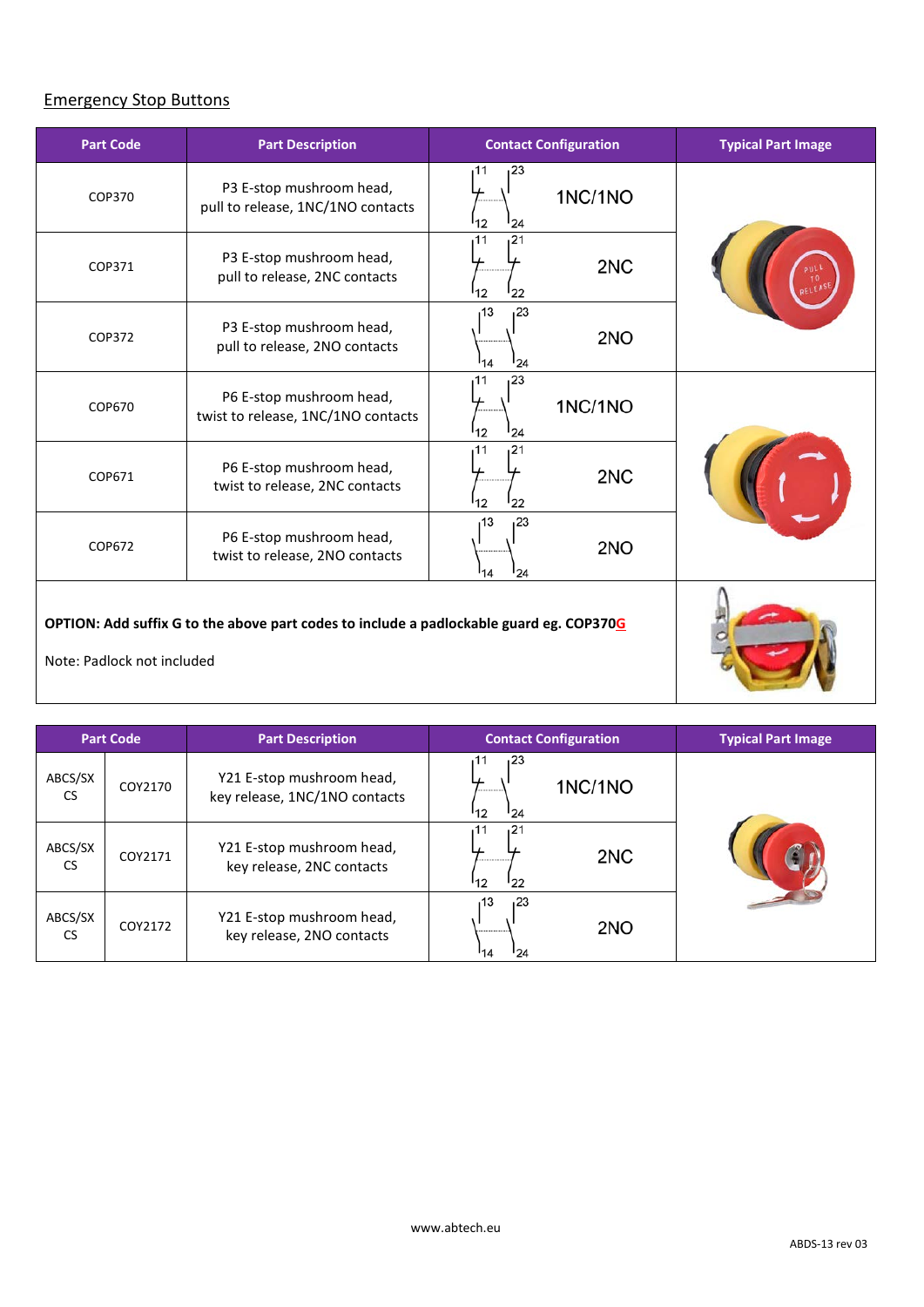#### Indicator Lamps

| <b>Part Code</b> | <b>Part Description</b>                         | <b>Voltage Range</b> | <b>Typical Part Image</b> |  |  |
|------------------|-------------------------------------------------|----------------------|---------------------------|--|--|
| CLLR7R1          | Indicator lamp, Red<br>(24-240Vac, 24-35Vdc)    |                      |                           |  |  |
| CLLG7G1          | Indicator lamp, Green<br>(24-240Vac, 24-35Vdc)  |                      |                           |  |  |
| CLLY7Y1          | Indicator lamp, Yellow<br>(24-240Vac, 24-35Vdc) | 20 - 250V AC/DC      |                           |  |  |
| CLLB7B1          | Indicator lamp, Blue<br>(24-240Vac, 24-35Vdc)   |                      |                           |  |  |
| CLLW7W1          | Indicator lamp, White<br>(24-240Vac, 24-35Vdc)  |                      |                           |  |  |
| CLLR7R2          | Indicator lamp, Red<br>(220-380Vac)             |                      |                           |  |  |
| CLLG7G2          | Indicator lamp, Green<br>(220-380Vac)           |                      |                           |  |  |
| CLLY7Y2          | Indicator lamp, Yellow<br>(220-380Vac)          | 250 - 400V AC        |                           |  |  |
| CLLB7B2          | Indicator lamp, Blue<br>(220-380Vac)            |                      |                           |  |  |
| CLLW7W2          | Indicator lamp, White<br>(220-380Vac)           |                      |                           |  |  |

# Illuminated Push Buttons

| <b>Part Code</b> | <b>Part Description</b>                  | <b>Typical Part Image</b> |  |
|------------------|------------------------------------------|---------------------------|--|
| COPR73R1         | Illuminated Push Button,<br>Red (1NC)    | X <sub>1</sub>            |  |
| COPG73G1         | Illuminated Push Button,<br>Green (1NC)  |                           |  |
| COPY73Y1         | Illuminated Push Button,<br>Yellow (1NC) | 1NC                       |  |
| COPB73B1         | Illuminated Push Button,<br>Blue (1NC)   | X <sub>2</sub><br>2       |  |
| COPW73W1         | Illuminated Push Button,<br>White (1NC)  | 20 - 250V AC/DC           |  |
| COPR74R1         | Illuminated Push Button,<br>Red (1NO)    | 3<br>X <sub>1</sub>       |  |
| COPG74G1         | Illuminated Push Button,<br>Green (1NO)  | 1NO                       |  |
| COPY74Y1         | Illuminated Push Button,<br>Yellow (1NO) |                           |  |
| COPB74B1         | Illuminated Push Button,<br>Blue (1NO)   | X <sub>2</sub><br>4       |  |
| COPW74W1         | Illuminated Push Button,<br>White (1NO)  | 20 - 250V AC/DC           |  |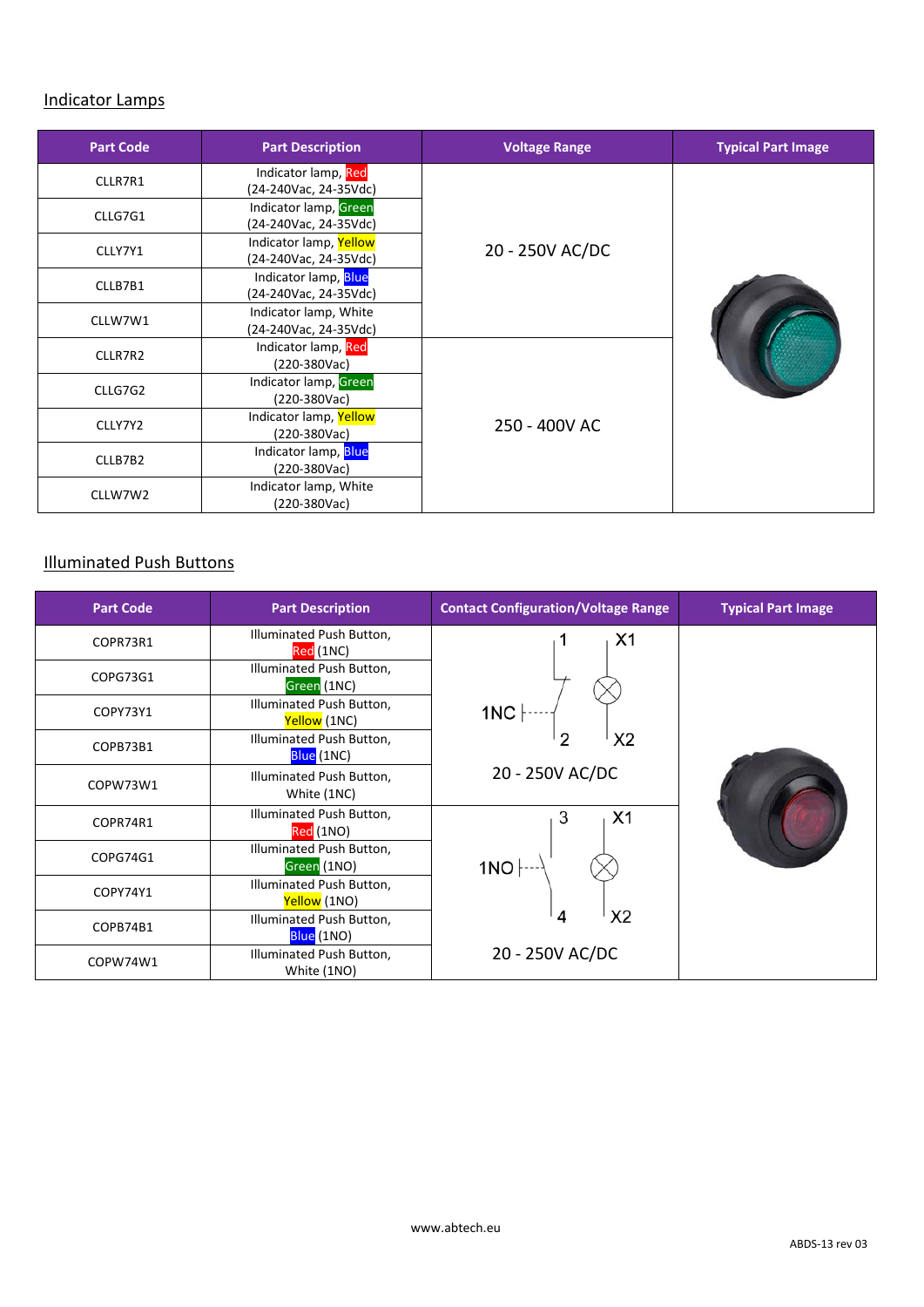# Small Handle Selector Switches

| <b>Part Code</b>                                                                                                        | <b>Part Description</b>                                     | Label | <b>Contact Schematic</b> | <b>Typical Part Image</b> |
|-------------------------------------------------------------------------------------------------------------------------|-------------------------------------------------------------|-------|--------------------------|---------------------------|
| COK47003                                                                                                                | K4 3-position<br>small handle,<br>self-reset, "0-I-II"      |       | 24                       |                           |
| COK47204                                                                                                                | K4 3-position<br>small handle,<br>self-reset, "I-0-II"      | 0     | 13                       |                           |
| COK57204                                                                                                                | K5 3-position<br>small handle,<br>self-lock, "I-0-II"       | 0     | 13<br>24                 |                           |
| COK57003                                                                                                                | K5 3-position<br>small handle,<br>self-lock, "0-I-II"       |       | 124<br>12                |                           |
| COK67201                                                                                                                | K6 2-position<br>small handle,<br>self-lock, "0-I"          |       | 23<br>13                 |                           |
| COK67002                                                                                                                | K6 2-position<br>small handle,<br>self-lock, "I-II"         |       | 23                       |                           |
| COK87005                                                                                                                | K8 3-position<br>small handle, self-<br>lock/reset, "0-•-I" |       | 12                       |                           |
| OPTION: Add suffix G to the above part codes to include a padlockable guard eg. COK47003G<br>Note: Padlock not included |                                                             |       |                          |                           |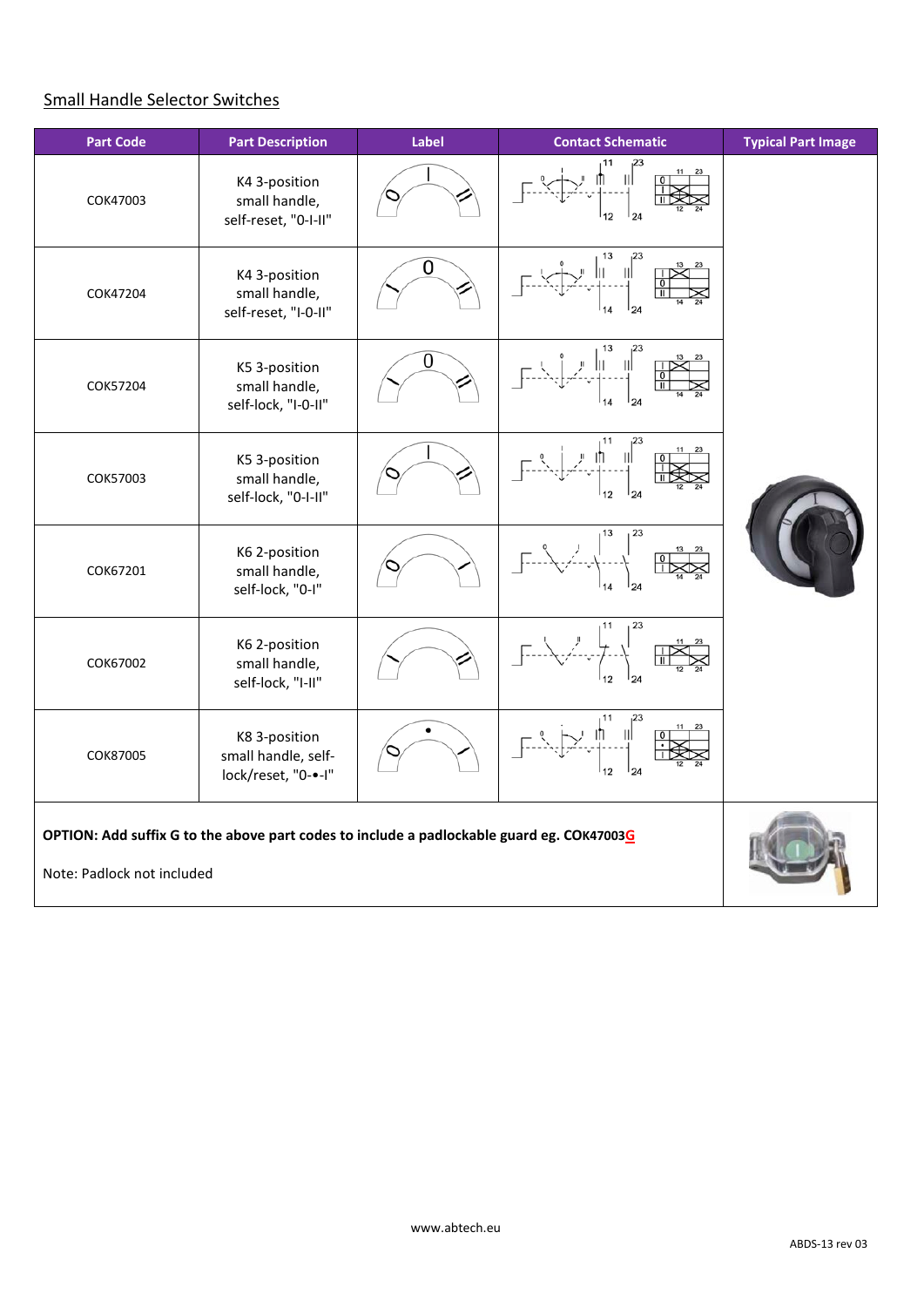# Large Handle Selector Switches

| <b>Part Code</b> | <b>Part Description</b>                                     | Label | <b>Contact Schematic</b> | <b>Typical Part Image</b> |
|------------------|-------------------------------------------------------------|-------|--------------------------|---------------------------|
| COS47003         | S4 3-position<br>large handle,<br>self-reset, "0-I-II"      |       | 23<br>12<br>124          |                           |
| COS47204         | S4 3-position<br>large handle,<br>self-reset, "I-0-II"      | 0     | 13<br>23<br>124<br>14    |                           |
| COS57003         | S5 3-position<br>large handle,<br>self-lock, "0-I-II"       |       | 124<br>12                |                           |
| COS57204         | S5 3-position<br>large handle,<br>self-lock, "I-0-II"       | 0     | 13<br>23<br>Ш<br>24      |                           |
| COS67002         | S6 2-position<br>large handle,<br>self-lock, "I-II"         |       | 23<br>11<br>24           |                           |
| COS67201         | S6 2-position<br>large handle,<br>self-lock, "0-I"          |       | 23<br>13<br>124          |                           |
| COS87005         | S8 3-position<br>large handle, self-<br>lock/reset, "0-•-I" |       | 23<br>12<br>124          |                           |

## **Key Switches**

| <b>Part Code</b> | <b>Part Description</b>                                | Label | <b>Contact Schematic</b>                                                                                                                                                                                  | <b>Typical Part Image</b> |
|------------------|--------------------------------------------------------|-------|-----------------------------------------------------------------------------------------------------------------------------------------------------------------------------------------------------------|---------------------------|
| COY5170          | Y51 3-position<br>key switch, self-lock,<br>$"I-O-II"$ |       | 11 23<br>¶ا ھ<br>-- -ب--ُمر <sub>:</sub><br>124<br>112                                                                                                                                                    |                           |
| COY5172          | Y51 3-position<br>key switch, self-lock,<br>"I-0-II"   |       | $\begin{array}{c} \begin{array}{c} \begin{array}{c} \mathcal{M} \\ \mathcal{M} \end{array} \\ \hline \begin{array}{c} \mathcal{M} \end{array} \\ \hline \end{array} \end{array} \end{array}$<br>124<br>14 |                           |
| COY6170          | Y61 2-position<br>key switch, self-lock,<br>"0-I"      |       | 124<br>12                                                                                                                                                                                                 |                           |